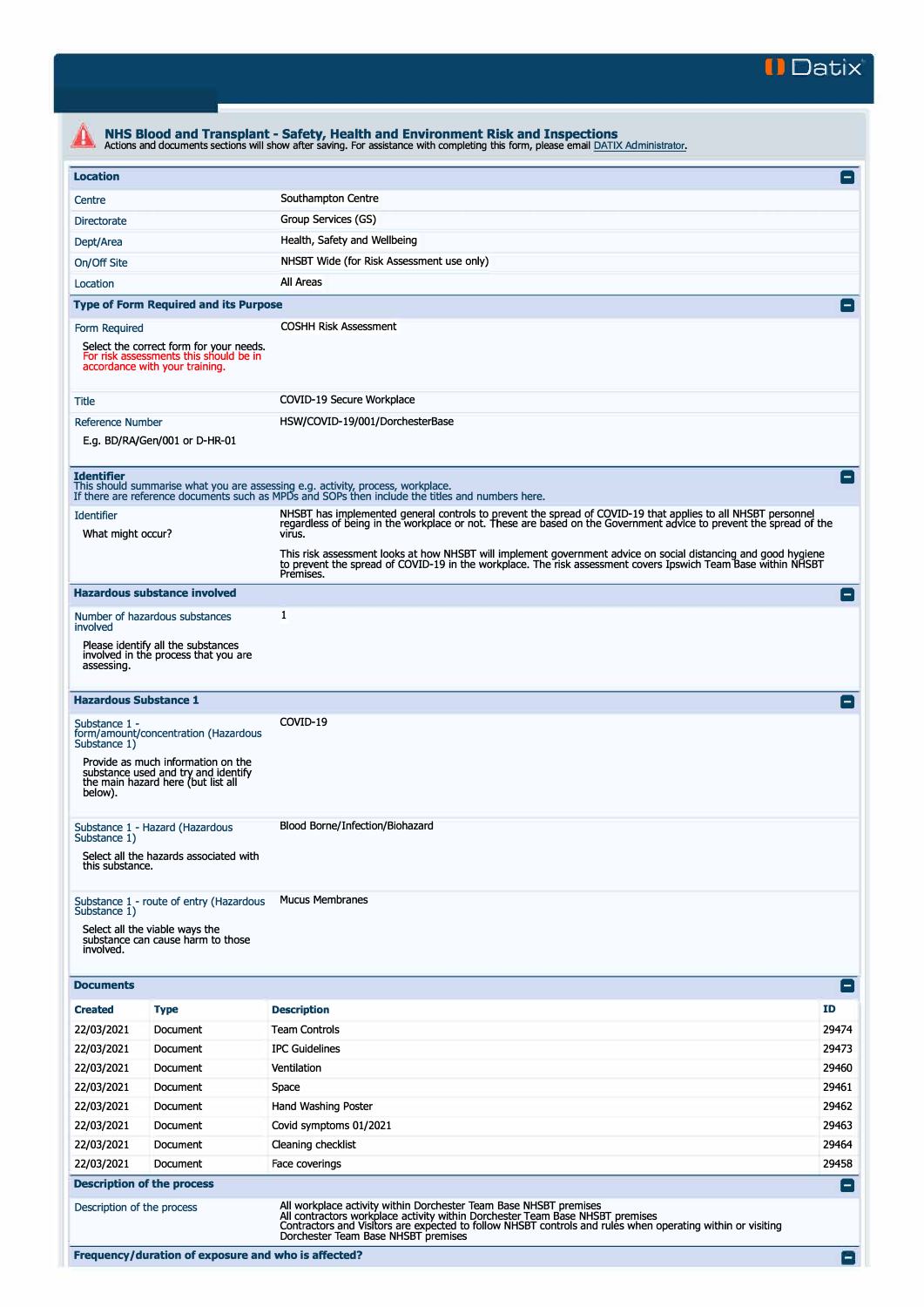Frequency/duration of exposure and who<br>is affected? (Frequency/duration of<br>exposure and who is affected?)

All employees, contractors and visitors can be affected.<br>Believed to be transmitted through;<br>contact with respiratory droplets generated by coughing and sneezing<br>contact with contaminated surfaces<br>aerosol generating proced

 $\blacksquare$ 

E

**Inherent Risk Grading**<br>Inherent risk is an evaluation of the damage that could occur assuming there are no controls are in place or there is catastrophic failure of the controls. It is<br>completed for the activity / assessm

| <b>Inherent Risk</b>                        |                       | Impact                                               |              |            |           |              |  |
|---------------------------------------------|-----------------------|------------------------------------------------------|--------------|------------|-----------|--------------|--|
| Red-Extreme                                 | Likelihood            | <b>Negligible</b>                                    | <b>Minor</b> | Moderate   | Major     | Catastrophic |  |
| Orange-High<br>Yellow-Moderate<br>Green-Low | <b>Almost Certain</b> | $\circ$                                              | $\bullet$    | $\bullet$  | $\bullet$ | $\bullet$    |  |
|                                             | Likely                | $\overline{O}$                                       | $\bullet$    | $\bullet$  | $\bullet$ | $\bullet$    |  |
|                                             | <b>Possible</b>       | $\bullet$                                            | $\circ$      | $\bullet$  | ۰         | $\bullet$    |  |
|                                             | <b>Unlikely</b>       | $\bullet$                                            | $\circ$      | $\bigcirc$ |           |              |  |
|                                             | Rare                  | $\bullet$                                            | $\bullet$    | $\bullet$  | $\circ$   | $\bigcirc$   |  |
|                                             |                       | <b>Risk level (initial):</b><br>Rating (initial): 16 |              |            |           |              |  |
|                                             |                       | Extreme                                              |              |            |           |              |  |

**Controls in place**<br>Best practice is to directly link the controls to the hazards they are reducing and to list them in order of preference according to the hierarchy of control i.e.<br>eliminate, substitute, engineering cont

| Controls in place                                                                                                                                                                                                        | Personal controls at the team base.                                                                                                                                                                                                                                                                                                                                                                                                                                                                                                                                                                                                                                                                                                                                                                                                                                                                                                                                                                                                                                                                                                                                                                                                                                                                                                                                                                                                                                                                                                                                                                                                  |                   |           |           |           |              |                |
|--------------------------------------------------------------------------------------------------------------------------------------------------------------------------------------------------------------------------|--------------------------------------------------------------------------------------------------------------------------------------------------------------------------------------------------------------------------------------------------------------------------------------------------------------------------------------------------------------------------------------------------------------------------------------------------------------------------------------------------------------------------------------------------------------------------------------------------------------------------------------------------------------------------------------------------------------------------------------------------------------------------------------------------------------------------------------------------------------------------------------------------------------------------------------------------------------------------------------------------------------------------------------------------------------------------------------------------------------------------------------------------------------------------------------------------------------------------------------------------------------------------------------------------------------------------------------------------------------------------------------------------------------------------------------------------------------------------------------------------------------------------------------------------------------------------------------------------------------------------------------|-------------------|-----------|-----------|-----------|--------------|----------------|
| E.G. "Gloves available to wear-YES"<br>For COSHH assessments please<br>consider other controls e.g. Health<br>Surveillance.                                                                                              | - Colleagues know not report for work if showing any symptoms of COVID-19 symptoms include high temperature<br>and/or new and continuous cough or a loss of, or change in, your normal sense of taste or smell (anosmia)<br>- Colleagues aware of other symptoms.<br>- Colleagues know to avoid contact with someone who is displaying symptoms of coronavirus (COVID-19).<br>- Colleagues know to avoid use of public transport, when possible.<br>- Avoid fouching the face, particularly mouth, nose and eyes.<br>- Avoid fouching the face, particularly mouth, nose and eyes.<br>- Colleagues Wash hands regu<br>- After coughing or sneezing.<br>- Colleagues maintain social distancing of 2m from others, whenever possible.<br>- Colleagues know how to implement good respiratory hygiene measures when coughing, sneezing, wiping or<br>blowing nose removing and putting on face coverings<br>- Colleagues take temperature on arrival and clean thermometer tho<br>- Colleagues use disposable tissues when coughing or sneezing and dispose of immediately after use into the<br>nearest waste bin or clinical waste bin<br>- All donor carers and nurses to be trained in how to wear, use and remove masks and training package to include<br>information on the hazard, risk and controls.<br>- Colleagues wear an appropriate Fluid Repellent Surgical Face Masks (FFP2) as required<br>- When on site, all Visitors / Contractors to sign in and out.<br>- Hand sanitiser stations / automatic dispensers are located around the team base for all colleagues and visitors /<br>contractors to use whilst on site |                   |           |           |           |              |                |
|                                                                                                                                                                                                                          | <b>Local Controls</b><br>SOCIAL DISTANCING<br>- Daily communications to emphasise social distancing.<br>- Social distancing signage in place to remind staff about "hands face space"<br>- Office-based colleagues working from home, wherever possible<br>- Occupancy limits in place for maintaining social distance in separate areas to include where applicable<br>Garage area,<br>- With both the vehicles inside - N/A to this team base as no vehicles stored inside.<br>- With one vehicle inside - N/A to this team base as no vehicles stored inside.<br>- Without the vehicles inside - limited to 3 persons.<br>- Stores - limited to 2 persons.<br>- Main Office - limited to 2 persons.<br>- Kitchen - limited to 1 person.<br>- Staff Area - N/A to this team base.<br>- Other Offices - N/A to this team base.<br>- Meeting Room - N/A to this team base.                                                                                                                                                                                                                                                                                                                                                                                                                                                                                                                                                                                                                                                                                                                                                           |                   |           |           |           |              |                |
|                                                                                                                                                                                                                          | - Computers arranged to allow space between workstations - N/A to this team base.<br>- Computers arranged to avoid face to face working.<br>- Equipment moved to create wider walkways - N/A to this team base.<br>- Alternative work areas available for colleagues to work either in isolation or maintain 2m social distancing.<br><b>CLEANING</b><br>- Cleaning equipment is available in work areas<br>- Gloves and apron worn when cleaning<br>- Ensure all shared touchpoints, inclusive of all items on cleaning checklist, are cleaned as detailed.<br>- Cleaning logs to be completed, signed, dated and records retained.<br><b>OTHER</b><br>- Good housekeeping and hygiene to be maintained in the workplace                                                                                                                                                                                                                                                                                                                                                                                                                                                                                                                                                                                                                                                                                                                                                                                                                                                                                                            |                   |           |           |           |              |                |
|                                                                                                                                                                                                                          | - Ventilation within the shared office areas<br>Managers must;<br>- Ensure these measures are implemented and maintained at all times.                                                                                                                                                                                                                                                                                                                                                                                                                                                                                                                                                                                                                                                                                                                                                                                                                                                                                                                                                                                                                                                                                                                                                                                                                                                                                                                                                                                                                                                                                               |                   |           |           |           |              |                |
| <b>Emergency Preparedness</b>                                                                                                                                                                                            | Feb 22 - All controls remain the same and are in palce                                                                                                                                                                                                                                                                                                                                                                                                                                                                                                                                                                                                                                                                                                                                                                                                                                                                                                                                                                                                                                                                                                                                                                                                                                                                                                                                                                                                                                                                                                                                                                               |                   |           |           |           |              |                |
| Storage and disposal / accidental release<br>and fire fighting requirements                                                                                                                                              | N/A                                                                                                                                                                                                                                                                                                                                                                                                                                                                                                                                                                                                                                                                                                                                                                                                                                                                                                                                                                                                                                                                                                                                                                                                                                                                                                                                                                                                                                                                                                                                                                                                                                  |                   |           |           |           |              |                |
| <b>First Aid Measures</b>                                                                                                                                                                                                | If individuals are displaying any symptoms of COVID -19 as listed above, inform the Line Manager, individual<br>concerned to go home and follow government guidelines.                                                                                                                                                                                                                                                                                                                                                                                                                                                                                                                                                                                                                                                                                                                                                                                                                                                                                                                                                                                                                                                                                                                                                                                                                                                                                                                                                                                                                                                               |                   |           |           |           |              |                |
| <b>Final risk Grading</b><br>Residual risk is an evaluation of the damage that could occur after taking into account the effectiveness of current controls. It is completed for the activity /<br>assessment as a whole. |                                                                                                                                                                                                                                                                                                                                                                                                                                                                                                                                                                                                                                                                                                                                                                                                                                                                                                                                                                                                                                                                                                                                                                                                                                                                                                                                                                                                                                                                                                                                                                                                                                      |                   |           |           |           |              | $\blacksquare$ |
| <b>Residual Risk</b>                                                                                                                                                                                                     |                                                                                                                                                                                                                                                                                                                                                                                                                                                                                                                                                                                                                                                                                                                                                                                                                                                                                                                                                                                                                                                                                                                                                                                                                                                                                                                                                                                                                                                                                                                                                                                                                                      | <b>Impact</b>     |           |           |           |              |                |
| Red-Extreme                                                                                                                                                                                                              | <b>Likelihood</b>                                                                                                                                                                                                                                                                                                                                                                                                                                                                                                                                                                                                                                                                                                                                                                                                                                                                                                                                                                                                                                                                                                                                                                                                                                                                                                                                                                                                                                                                                                                                                                                                                    | <b>Negligible</b> | Minor     | Moderate  | Major     | Catastrophic | $\blacksquare$ |
| Orange-High<br>Yellow-Moderate<br>Green-Low                                                                                                                                                                              | <b>Almost Certain</b>                                                                                                                                                                                                                                                                                                                                                                                                                                                                                                                                                                                                                                                                                                                                                                                                                                                                                                                                                                                                                                                                                                                                                                                                                                                                                                                                                                                                                                                                                                                                                                                                                | $\bigcirc$        | $\bullet$ | $\bullet$ | $\bullet$ | $\bullet$    |                |
|                                                                                                                                                                                                                          |                                                                                                                                                                                                                                                                                                                                                                                                                                                                                                                                                                                                                                                                                                                                                                                                                                                                                                                                                                                                                                                                                                                                                                                                                                                                                                                                                                                                                                                                                                                                                                                                                                      |                   |           |           |           |              |                |

c

О

Likely